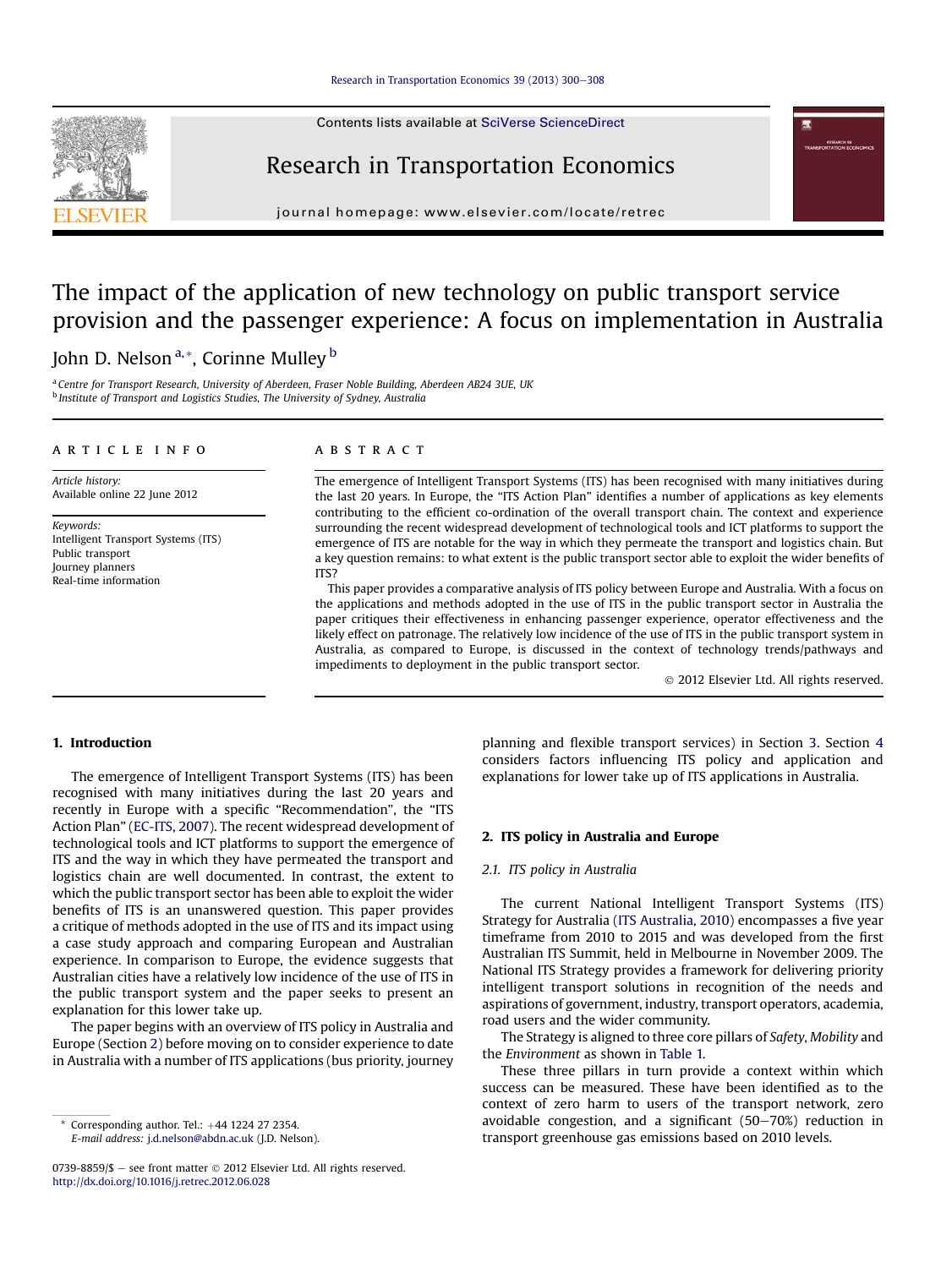### <span id="page-1-0"></span>Table 1 ITS focus areas ([ITS Australia, 2010](#page--1-0)).

| ITS focus areas                                       | Areas of impact (core pillars) |          |             |
|-------------------------------------------------------|--------------------------------|----------|-------------|
|                                                       | Safety                         | Mobility | Environment |
| 1. Advanced Traffic Management Systems,               |                                |          |             |
| such as lane control and ramp                         |                                |          |             |
| metering components of controlled                     |                                |          |             |
| motorway solutions                                    |                                |          |             |
| 2. Vehicle detection and enforcement solutions        |                                |          | ν           |
| to support tolling systems, access control and        |                                |          |             |
| providing a base for road user charging systems       |                                |          |             |
| <b>3. Driver Assistance Solutions</b>                 |                                |          |             |
| (e.g. predictive terrain adaptive cruise control)     |                                |          |             |
| 4. Intelligent speed assistance or adaptation,        |                                |          |             |
| automatically updating the vehicle with               |                                |          |             |
| speed-limit information                               |                                |          |             |
| 5. Traveller Information Systems                      |                                |          | ν           |
| delivering information to drivers and travellers      |                                |          |             |
| across all modes                                      |                                |          |             |
| 6. Vehicle to vehicle and vehicle to                  |                                |          |             |
| infrastructure communication                          |                                |          |             |
| solutions, delivering automated safety solutions,     |                                |          |             |
| information and potentially further pricing options   |                                |          |             |
| ("Co-operative ITS")                                  |                                |          |             |
| 7. Vehicle performance tracking and monitoring,       |                                |          |             |
| using in-vehicle logging systems and                  |                                |          |             |
| communication options, with a preference              |                                |          |             |
| for a single operational platform in freight vehicles |                                |          |             |
| 8. Vehicle Environmental Solutions                    |                                |          | ν           |
| to enhance the performance and utility of low         |                                |          |             |
| emission vehicles, for example managed charging       |                                |          |             |
| of electric vehicles                                  |                                |          |             |

Within the strategy, eight categories of enabling solutions or ITS focus areas have been identified and mapped to the three pillars of safety, mobility and the environment (as shown in Table 1 above). The strategy provides a framework for the evaluation and development of these ITS focus areas, structured around the components of:

- (a) Architecture, Standards and Tools which draw on developed architectures in Europe and/or the USA;
- (b) development of a "roadmap" of potential development paths and supporting information on resources, best practice strategies and potential impact on government objectives;
- (c) the definition of development opportunities for solutions relating to one or more of the pillars; and
- (d) a set of public policy initiatives required to give further shape or clarity to the Strategy.

A further component identifies the need for a "distributed ITS Centre of Excellence" to define groupings of organisations that are contributing to particular streams of ITS development.

The policy outlines a number of activities that are proposed as strategic framework components to make a starting point on (a) to (d) above but these include little explicit reference to public transport. Applications that would make a difference in the public transport sphere include dealing with heavy vehicle driver fatigue and the creation of a "multi-modal transport portal, with ability to opt in or out, incorporating articulation of true performance and cost of all journeys and real-time journey planning" and "management of road and lane access and enforcement, e.g. transit priority, dynamic bus lanes, priority based on passengers, on-board vehicle mass monitoring".

The proposed projects outlined in the document are the outcome of the ITS Summit. Whilst the projects are mapped against the three pillars of safety, mobility and environment there is no measurement of progress against the criteria identified for the measurement of success, as identified in the National ITS Strategy.

The second Australian Intelligent Transport Systems Summit to progress industry input to a strategy for national ITS development was held in September 2011 with the theme 'Strategy into Action'. It brought together all ITS stakeholders  $-$  the entrepreneurs, manufacturers and users, including vehicle and component manufacturers, transport businesses and government bodies responsible for transport infrastructure. A key challenge, already identified as a potential impediment to widespread deployment, is to align technology standards among ITS producers and apply identical technical regulations across Australia's state and territory borders. The strategy for national ITS development (revised following the Summit) covers transport operations, vehicle and freight technologies, traveller information, a national ITS architecture, and the roles of academia, industry and government with an overarching objective of enhancing the nation's transport infrastructure in terms of safety, security and productivity benefits.

## 2.2. ITS policy in Europe

The EC-ITS Roadmap ([EC-ITS, 2007](#page--1-0)) identifies the challenges and obstacles that will need to be overcome for progress to be made in research and development, and for greater commercial adoption of the technology to occur. The roadmap is set within a policy framework that identifies three major challenges in the provision of sustainable transport: reduction in congestion and optimum use of existing capacity ('Efficient'); increase in traffic safety ('Safe'); and addressing the negative impact on the environment with increasing energy efficiency and reducing dependency on fossil fuels ('Clean').

The EC-ITS Roadmap identifies a number of core ITS applications, including:

- Seamless real-time travel and traffic information, including multi-modal journey planning and information systems;